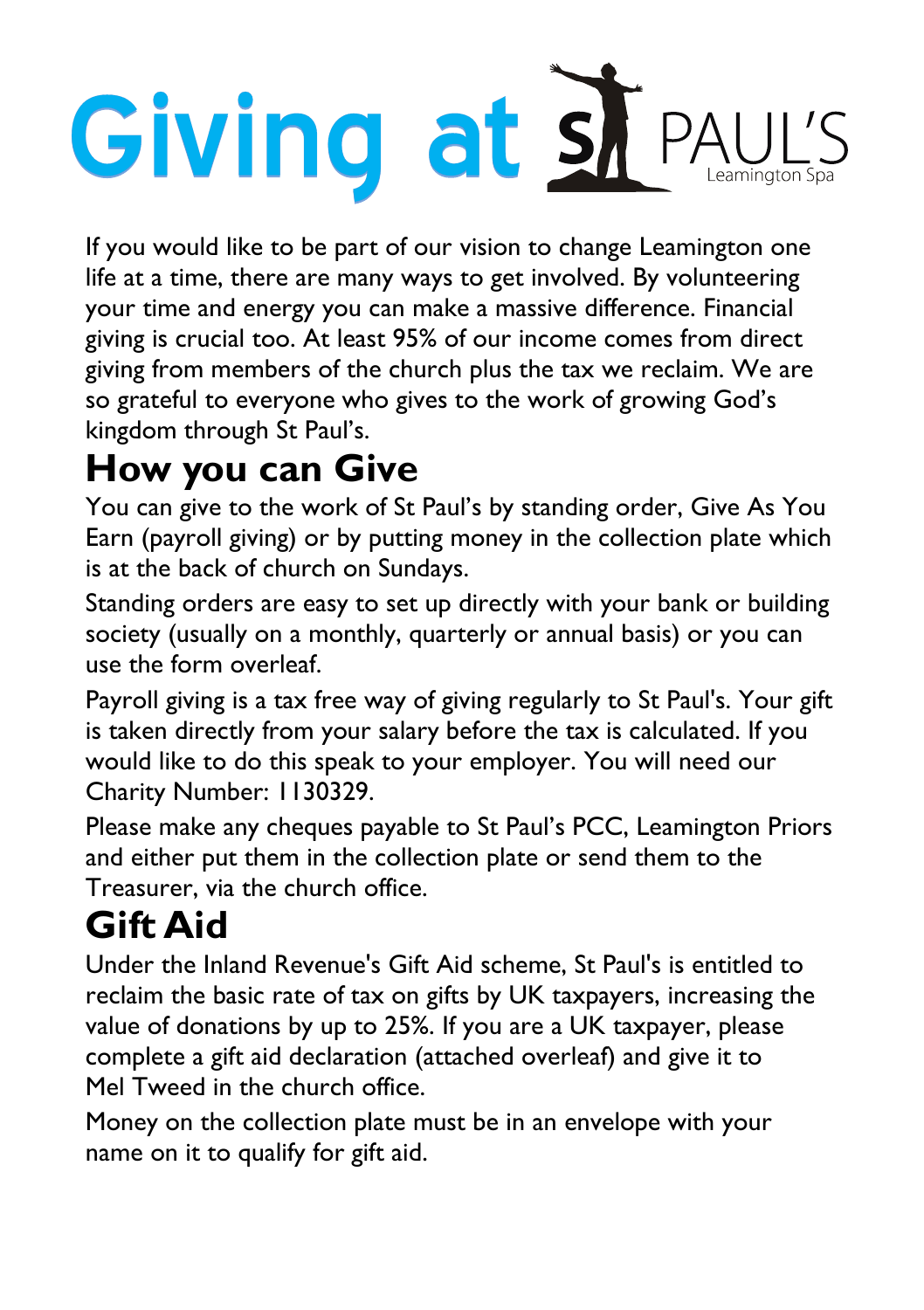# **St Paul's PCC Leamington Priors**

Please treat as Gift Aid donations all qualifying gifts of money made

today  $\Box$  in the past 4 years  $\Box$  in the future  $\Box$ 

Please tick all boxes you wish to apply.

I confirm I have paid or will pay an amount of Income Tax and/or Capital Gains Tax for each tax year (6 April to 5 April) that is at least equal to the amount of tax that all the charities or Community Amateur Sports Clubs (CASCs) that I donate to will reclaim on my gifts for that tax year. I understand that the charity will reclaim  $\mathcal{L}$  I for each £4 that I give while the basic rate of tax is 20%.

#### **Donor's details**

| Postcode ----------------------------------- |
|----------------------------------------------|
|                                              |
|                                              |

#### **Please notify St Paul's Church treas@stpl.org.uk if you:**

*Want to cancel this declaration* 

*Change your name or home address* 

*No longer pay sufficient tax on your income and/or capital gains.* 

*If you pay Income Tax at the higher or additional rate and want to receive the additional tax relief due to you, you must include all your Gift Aid donations on your Self Assessment tax return or ask HM Revenue and Customs to adjust your tax code.*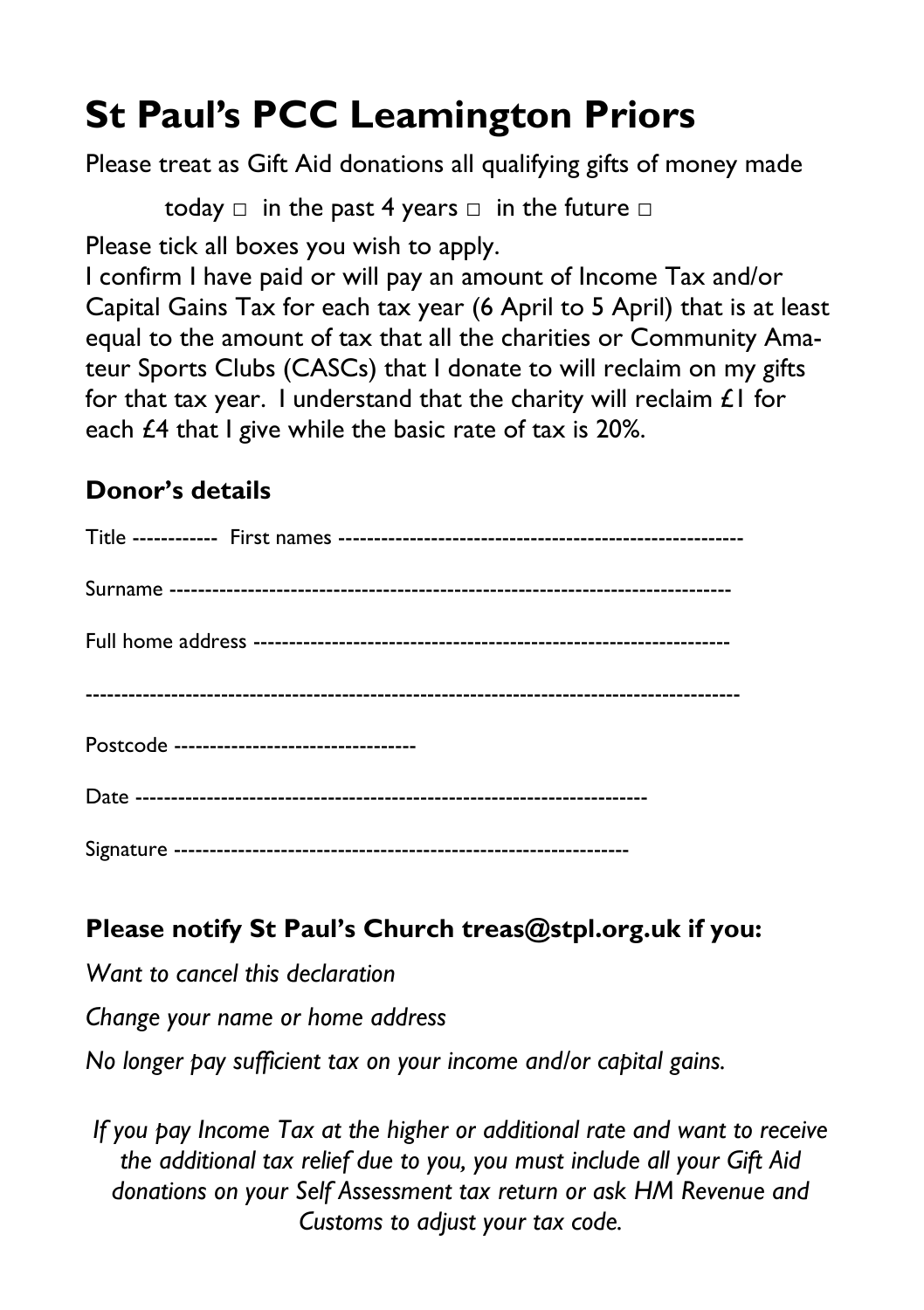## **Online Banking - Standing Order Set Up**

To set up a standing order directly with your own bank use these details Sort Code: 40-52-40, Account No: 00023936 for the credit of ST PAUL'S PCC, LEAMINGTON PRIORS

Please let us know the amount you are giving & the frequency. I have set up a standing order for the sum of  $\mathcal L$ Commencing on \_\_\_\_\_\_\_\_\_\_\_\_\_\_\_\_\_\_\_\_\_\_\_\_\_\_\_ (date) and thereafter each month / quarter / year (delete as appropriate)

## **For St Paul's to set up the Standing Order Complete this Standing Order Form**

I request my bank (name) ....................................................... (address) .............................................................................…. to pay to CAF Bank Ltd, 25 Kings Hill Avenue, Kings Hill, West Malling, Kent. ME19 4JQ Sort Code: 40-52-40, Account Number: 00023936 for the credit of ST PAUL'S PCC, LEAMINGTON PRIORS The sum of  $\hat{L}$  (amount in figures) damount in words) Commencing on  $(date)$ and thereafter each month / quarter / year (delete as appropriate) until instructed otherwise, quoting the reference ST PAUL'S PCC LEAMINGTON PRIORS and debit my account accordingly. **Please cancel any previous standing order to this account ACCOUNT TO BE DEBITED** Account name: Sort code  $\frac{1}{2}$  /  $\frac{1}{2}$  Account Number  $\frac{1}{2}$ Signature: The Contract of the Contract of Contract Out of the Contract of Contract of Contract of Contract of Contract of Contract of Contract of Contract of Contract of Contract of Contract of Contract of Contract of Con Address: \_\_\_\_\_\_\_\_\_\_\_\_\_\_\_\_\_\_\_\_\_\_\_\_\_\_\_\_\_\_\_\_\_\_\_\_\_\_\_ Post Code:

Please return this form to St Paul's PCC Treasurer *(marked 'Confidential'),* either through the collection plate or c/o St Paul's Church Office, Leicester Street, L/Spa, CV32 4TE or by email to treas@stpl.org.uk